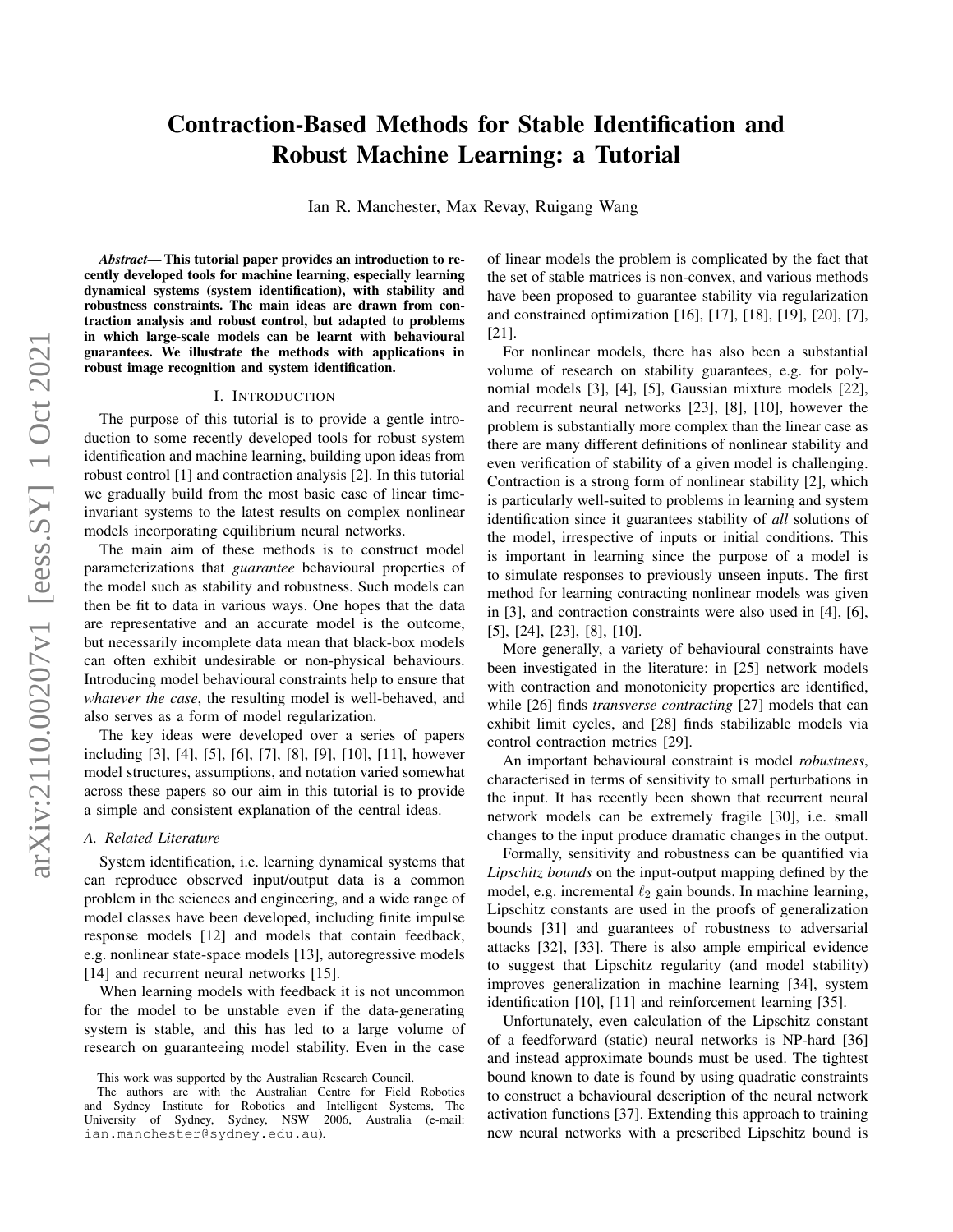complicated by the fact that the model parameters and IQC multipliers are not jointly convex. In [38], Lipschitz bounded feedforward models were trained using the Alternating Direction Method of Multipliers, although this added significant computational cost compared to unconstrained training. In [9] a parameterisation was given allowing equivalent constraints to be satisfied via unconstrained optimization.

In this paper, we give an introduction to a family of tricks and techniques that has proven useful generating convex sets of linear and nonlinear dynamical models that incorporate various stability and robustness constraints.

#### II. STABILITY AND CONTRACTION

Given a dataset  $\tilde{z}$ , we consider the problem of learning a nonlinear state-space dynamical model of the form

<span id="page-1-0"></span>
$$
x_{t+1} = f(x_t, u_t, \theta), \quad y_t = g(x_t, u_t, \theta) \tag{1}
$$

that minimizes some loss or cost function depending (in part) on the data, i.e. to solve a problem of the form

$$
\min_{\theta \in \Theta} \mathcal{L}(\tilde{z}, \theta). \tag{2}
$$

In the above,  $x_t \in \mathbb{R}^n, u_t \in \mathbb{R}^m, y_t \in \mathbb{R}^p, \theta \in \Theta \subseteq \mathbb{R}^N$  are the model state, input, output and parameters, respectively. Here  $f: \mathbb{R}^n \times \mathbb{R}^m \times \Theta \to \mathbb{R}^n$  and  $g: \mathbb{R}^n \times \mathbb{R}^m \times \Theta \to \mathbb{R}^p$ are piecewise continuously differentiable functions.

In the context of system identification we may have  $\tilde{z} = (\tilde{y}, \tilde{u})$  consisting of finite sequences of input-output measurements, and aim to minimize *simulation error*:

$$
\mathcal{L}(\tilde{z}, \theta) = ||y - \tilde{y}||_T^2 \tag{3}
$$

where  $y = \Re_a(\tilde{u})$  is the output sequence generated by the nonlinear dynamical model [\(1\)](#page-1-0) with initial condition  $x_0 = a$ and inputs  $u_t = \tilde{u}_t$ . Here the initial condition a may be part of the data  $\tilde{z}$ , or considered a learnable parameter in  $\theta$ .

In this paper, we are primarily concerned with constructing model parameterizations that have favourable stability and robustness properties. The particular form of nonlinear stability we use is the following:

*Definition 1:* A model [\(1\)](#page-1-0) is said to be *contracting* if for any two initial conditions  $a, b \in \mathbb{R}^n$ , given the same input sequence u, the state sequences  $x^a$  and  $x^b$  satisfy  $|x_t^a - x_t^b| \le$  $K\alpha^t |a-b|$  for some  $K > 0$  and  $\alpha \in [0,1)$ .

The main idea is that contracting models forget their initial conditions exponentially, as illustrated in Fig. [1.](#page-1-1) This is useful for system identification and learning since typically initial conditions are not known, and the purpose of the model is to compute responses to previously-unseen inputs, so stability must be guaranteed for arbitrary inputs.

In general, contraction can be established by finding a *contraction metric* [2]. Formally, this is a Riemannian metric imbuing tangent vectors to the state-space (roughly speaking, infinitesimal displacements) with a smoothly-varying notion of length. However, for the purposes of this tutorial we will use constant (state independent) metrics and hence can consider equivalently *finite displacements*, between. We note that [4], [5], [7] extend the methods in this tutorial to statedependent Riemannian metrics.



<span id="page-1-1"></span>Fig. 1. Contracting systems forget initial conditions and converge to the same response to arbitrary inputs.

#### III. THE BASIC IDEA

To introduce some key concepts, we set aside contraction for a moment and consider ensuring asymptotic stability of a model of the form:

<span id="page-1-2"></span>
$$
x_{+} = f(x) \tag{4}
$$

where for notational simplicity  $x_+$  is shorthand for  $x(t + 1)$ and x denotes  $x(t)$ .

The aim is to learn a model and prove that the origin is the unique globally-stable equilibrium. I.e.  $f(0) = 0$  and  $x(t) \to 0$  as  $t \to \infty$  from all initial conditions  $x(0) \in \mathbb{R}^n$ .

There are several ways to define stability of such a system, but one useful definition is  $\ell^2$  stability, i.e.

<span id="page-1-3"></span>
$$
\sum_{t=0}^{\infty} |x(t)|^2 < \infty \tag{5}
$$

for solutions of [\(4\)](#page-1-2) from any initial condtion  $x(0)$ . Note for this sum to be finite, it must be the case that  $|x(t)| \rightarrow 0$ quite fast, and in fact this type of stability can be related other strong forms such as exponential stability [39].

When the function f defining the model is fixed and known, the standard way to verify stability is to find a *Lyapunov function*:

*Condition 1:* Suppose there exists a function  $V(x)$  which is non-negative:  $V(x) \geq 0$  for all x, for which

<span id="page-1-4"></span>
$$
V(x) - V(f(x)) \ge \epsilon |x|^2 \quad \forall x.
$$
 (6)

Then the system [\(4\)](#page-1-2) is  $l^2$  stable.

This follows by simply summing the inequality over  $t \in$ [0, T] for arbitrary  $T \geq 0$ , we have

$$
V(x_0) - V(x_T) \ge \sum_{t=0}^{T} \epsilon |x|^2 \tag{7}
$$

and since  $V(x_T) \geq 0$  regardless of  $x_T$  and  $T \geq 0$  was arbitrary, we have  $\sum_{t=0}^{\infty} |x(t)|^2 \leq \frac{1}{\epsilon} V(x_0)$  so [\(5\)](#page-1-3) holds and the origin is globally stable.

While verifying  $(6)$  for a known f can be challenging in many cases, from the computational perspective it has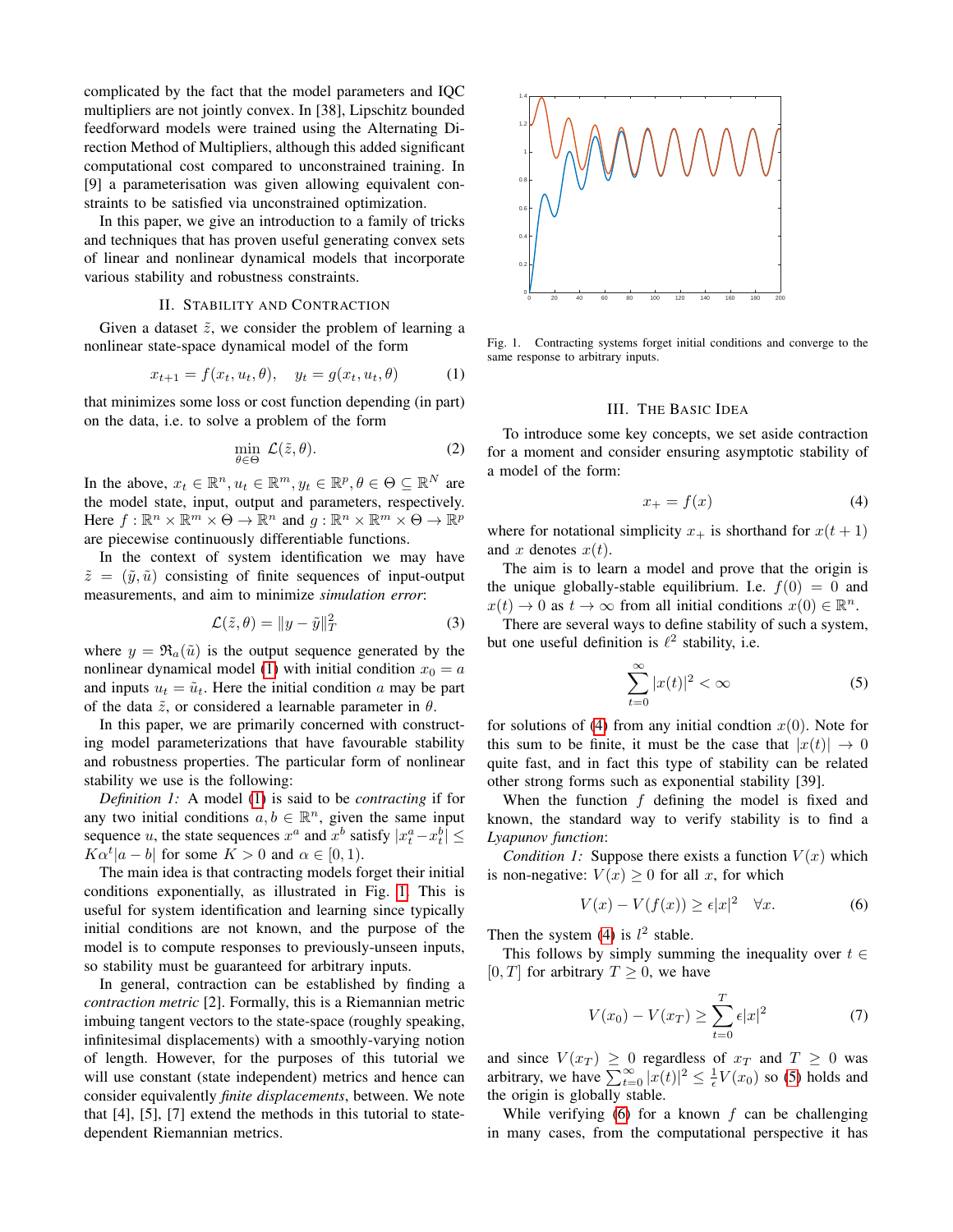the advantage that it a convex (in fact linear) condition on the function  $V$ . For example, if candidate functions  $V$  are linearly-parameterized then this implies a convex constraint on the parameters.

On the other hand, if the objective is to *search* for f, as it is in system identification, then we strike a problem: the term  $V(f(x))$  is not jointly-convex in V and f. A key focus of this tutorial is on how to disentangle these functions in the stability condition.

Now, an equivalent statement to [\(6\)](#page-1-4) is the following:

*Condition 2:* For all pairs  $x, x_+ \in \mathbb{R}^n$  such that  $x_+ =$  $f(x)$ , the following inequality holds:

<span id="page-2-1"></span>
$$
V(x) - V(x_+) \ge \epsilon |x|^2. \tag{8}
$$

However, such conditional statements are hard to verify due to the complex interdependence of the functions  $V$  and  $f$ and the pairs  $x, x_+$  on which the condition holds.

A common strategy is to replace such a conditional statement with an unconditional statement via the introduction of *multipliers*:

*Condition 3:* There exists a *multiplier* vector  $\lambda(x, x_+)$ such that for all pairs  $x, x_+ \in \mathbb{R}^n$ .

<span id="page-2-0"></span>
$$
V(x) - V(x_+) + \lambda(x, x_+)^T (x_+ - f(x)) \ge \epsilon |x|^2.
$$
 (9)  
In robust control this kind of approach is usually called  
the *S-Proceedure*, and is closely related to *positivstellensatz*  
constructions in semialgebraic geometry [40].

Here we have made some progress, in that the above condition is now *linear* in the unknowns V and f. However, there are still two issues:

It is well known that conditions such as [\(9\)](#page-2-0) are generally very conservative if the multiplier  $\lambda$  is fixed, but condition [\(9\)](#page-2-0) is *not* jointly convex in  $\lambda$  and f, since their product  $\lambda f$ appears. Even if one could search for  $\lambda$ , this may still be conservative. It is clear that if  $(x_{+} - f(x)) = 0$  then so does  $(x_{+} - f(x))$ <sup>q</sup> for any integer q, so these could be added with additional multipliers. But these conditions are nonlinear in the function  $f$ .

These issues lead us to the final step in our construction. Instead of an explicit model defined by a function  $f$ , we search for an implicit equation

$$
m(x, x_+) = 0 \tag{10}
$$

with the property that for every x there is a unique  $x_+$ satisfying  $m(x, x_+) = 0$ . Roughly speaking, since this representation is non-unique it allows some of the required flexibility of the multiplier to be "absorbed" into the model equations.

This representation admits standard-form difference equations by  $m(x, x_+) = x_+ - f(x)$ , but is more flexible: e.g. for any invertible (bijective) function  $h$ , the model functions  $m(x, x_+) = x_+ - f(x), m(x, x_+) = h(x_+ - f(x)),$  and  $m(x, x_+) = h(x_+) - h(f(x))$  all define the same dynamical system. Hence we call m a *redundant* representation.

This brings us to our final condition:

*Condition 4:* Suppose there exists a non-negative function V such that

$$
V(x) - V(x_{+}) + \lambda (x, x_{+})^{T} m(x, x_{+}) \ge \epsilon |x|^{2}.
$$
 (11)

Then for all trajectories satisfying  $m(x, x_{+}) = 0$  satisfy [\(8\)](#page-2-1). Note that this condition is jointly convex in  $V$  and  $m$ . It is still not jointly convex in m and  $\lambda$ , but as we will see below the additional flexibility in  $m$  ameliorates this problem quite significantly.

#### IV. LEARNING STABLE LINEAR SYSTEMS

Linear dynamical systems are by far the most comprehensively studied when it comes to questions of stability, and this extends to the issue of model stability in system identification. There are several possible approaches to guaranteeing stability of identified linear models, including statespace and transfer-function representations, but the approach we describe here has the advantage of extending naturally to the nonlinear model structures in the following sections.

A linear state-space model is defined by four matrix variables  $A, B, C, D$  as below:

$$
x_+ = Ax + Bu,\tag{12}
$$

<span id="page-2-2"></span>
$$
y = Cx + Du.
$$
 (13)

This system is asymptotically – and indeed exponentially – stable if and only if the spectral radius (magnitude of the largest eigenvalue) of A is strictly less than one.

Despite the simplicity of linear system stability, there is one complicating factor when trying to *identify* the dynamics: the set of stable A matrices is not convex. This fact is illustrated by the following simple example:

*Example 1:* Consider two matrices  $A_a$  and  $A_b$  below and their average  $A_c$ :

$$
A_a = \begin{bmatrix} 0.5 & 2 \\ 0 & 0 \end{bmatrix}, \quad A_b = \begin{bmatrix} 0 & 0 \\ 2 & 0.5 \end{bmatrix}
$$
 (14)

$$
A_c = \frac{1}{2}(A_a + A_b) = \begin{bmatrix} 0.25 & 1\\ 1 & 0.25 \end{bmatrix}.
$$
 (15)

Both  $A_a$  and  $A_b$  have spectral radius 0.5, so they are stable, but their average  $A_c$  has spectral radius 1.25, so it is unstable.

Stability of a linear system can also be established via a quadratic Lyapunov function  $V(x) = x^T P x$ , leading to the following well-known condition:

*Condition 5:* The system [\(12\)](#page-2-2) is stable if and only if there exists a  $P = P^T \succ 0$  such that

$$
A^T P A - P \prec 0.
$$

It is somewhat obvious but worth noting that *differences* between of solutions of [\(12\)](#page-2-2) obey the linear dynamics

$$
\Delta_+ = A \Delta_x \tag{16}
$$

where  $\Delta_x = x_t^a - x_t^b$  and  $\Delta_+ = x_{t+1}^a - x_{t+1}^b$ , and  $x^a, x^b$ are two solutions of [\(12\)](#page-2-2) with different initial conditions but the same input  $u$ . Hence for linear systems, stability of the origin of the unforced system and incremental stability of all solutions (with inputs) are equivalent. This is not true for nonlinear systems.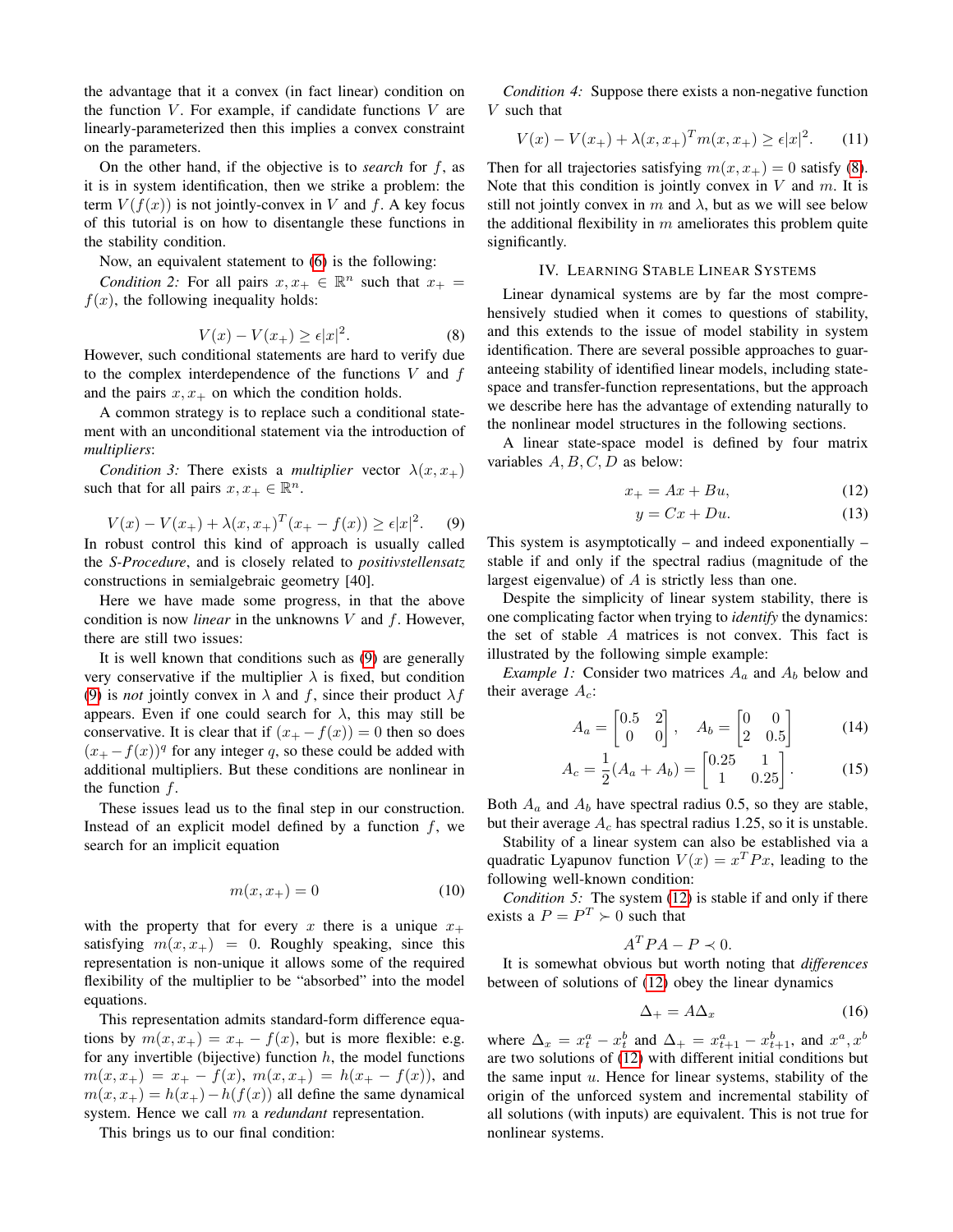Now, we have seen that the set of stable models parameterized via  $A$  is non-convex, but following from the discussion in the previous section we can guess it may be beneficial to introduce an implicit representation. We introduce the new structure:

$$
Ex_{+} = Fx + Ku,
$$
 (17)

$$
y = Cx + Du,\tag{18}
$$

which, so long as  $E$  is invertible is an equivalent to  $(12)$ via  $A = E^{-1}F$ ,  $B = E^{-1}K$ . Hence this representation does not add any fundamental expressivity to the model set, but we will see below that it does allow us to convexify the set of stable models. In this representation, differences between solutions obey the dynamics:

$$
E\Delta_+ = F\Delta_x \tag{19}
$$

Now, following the main idea from the previous section, we consider the contraction metric  $\Delta_x^T P \Delta_x$ , and then combine the stability condition with the implicit model equations:

$$
\underbrace{\Delta_+^T P \Delta_+ - \Delta_x^T P \Delta_x}_{\text{Contraction metric decrease}} - \underbrace{2\Delta_+^T (E\Delta_+ - F\Delta_x)}_{=0 \text{ by definition of model}} \le -\epsilon |\Delta_x|^2.
$$
\n(20)

Since the term  $E\Delta_{+} - F\Delta_{x}$  vanishes along model solutions, we have

$$
\Delta_+^T P \Delta_+ \le \Delta_x' P \Delta_x - \epsilon |\Delta_x|^2 \tag{21}
$$

and summing over time, we obtain for all pairs of solutions

$$
\sum_{t=0}^{\infty} |x_t^a - x_t^b|^2 \le \frac{1}{\epsilon} (x_0^a - x_0^b)^T P (x_0^a - x_0^b) \tag{22}
$$

I.e. the system is stable.

The key benefit of this formulation is that condition [\(20\)](#page-3-0) is convex in the model parameters  $E, F, P$ , and can be rewritten as the linear matrix inequality (LMI):

<span id="page-3-2"></span>
$$
\begin{bmatrix} (E + E^T - P) & -F \\ -F^T & P \end{bmatrix} \succ 0.
$$
 (23)

Furthermore, for *every* stable linear system [\(12\)](#page-2-2), there exists a representation in the implicit form [\(17\)](#page-3-1) such that [\(23\)](#page-3-2) holds [3], [4]. Thus we have a convex parameterization of all stable linear models.

We also note that the lower-left block of [\(23\)](#page-3-2) ensures  $P \succ$ 0 and the upper-left block ensures that  $E + E^T > 0$ , which implies that all eigenvalues of  $E$  have positive real parts, hence  $E$  is invertible, so the model is well-posed.

*Remark 1:* In [6] this formulation was used to learn maximum likelihood models from input-output data via an expectatation maximization algorithm.

*Remark 2:* Condition [\(23\)](#page-3-2) takes the form of an LMI, but can be used to defines a *direct* (unconstrained) parameterization of stable linear models. Indeed, take  $V \in \mathbb{R}^{2n \times 2n}$ , where *n* is the dimension of the system. Then let  $H =$  $VV^T + \epsilon I$  for small  $\epsilon > 0$ , so H is positive definite. Then partition  $H$  into  $n \times n$  blocks, and we can extract  $P = H_{22}, F = -H_{12}, E = \frac{1}{2}(H_{11} + H_{22} + S)$  where S is

any skew-symmetric matrix, and the resulting model satisfies [\(23\)](#page-3-2). This can be useful since there are many algorithms for unconstrained optimization that are well-suited to machine learning with large data sets, e.g. stochastic gradient descent and Adam [41].

# <span id="page-3-3"></span><span id="page-3-1"></span>V. LEARNING CONTRACTING RECURRENT NEURAL **NETWORKS**

Next we adapt the main ideas to learning a class of nonlinear model incorporating neural networks. For nonlinear models, Lyapunov stability and contraction can be very different, e.g. a double pendulum has energy as a (non-strict) Lyapunov function, and has bounded solutions, but exhibits chaotic response to large initial conditions. Similarly, if one takes a standard recurrent neural network (RNN) [15] with sigmoid activation functions, then all solutions are bounded since the activation maps to a bounded interval, but within this interval solutions can be chaotic, i.e. nearby trajectories rapidly diverge.

<span id="page-3-0"></span>Contraction [2] ensures that trajectories with the same input but different initial conditions always converge, and rules out chaotic behaviour, and is hence useful in learning predictive models since initial conditions are rarely known and it is the input-output response that is typically being modelled.

RNNs come in various flavours but they are generally characterized by interconnections of "learnable" linear mappings (weight matrices) and fixed nonlinear mappings ("activation functions"). In this tutorial, we first consider the class introduced in [10]:

$$
x_{+} = Ax + B_1w + B_2u, \quad v = C_1x + D_{12}u
$$

$$
y = C_2x + D_{21}w + D_{22}u, \quad w = \sigma(v)
$$

where  $\sigma$  is a scalar nonlinearity applied elementwise. We assume that it is slope-restricted in  $[0, 1]$ , i.e.

$$
0 \le \frac{\sigma(v^a) - \sigma(v^b)}{v^a - v^b} \le 1, \quad \forall v^a, v^b \in \mathbb{R}, \ v^a \ne v^b. \tag{24}
$$

All widely used activation functions (ReLU, leaky ReLU, sigmoid, tanh) satisfy this restriction, possibly after rescaling.

This model class includes many commonly-used model structures, including classical RNNs [15], linear dynamical systems, and single-hidden-layer feedforward neural networks, see [10] for details.

To establish that a model of this form is contracting we will need to deal with the nonlinearity  $\sigma$ . We will do this by introducing some quadratic bounds for the signal. With  $w = \sigma(v)$  the slope restriction can be rewritten as

$$
(v_a - v_b)(w_a - w_b) \ge (w_a - w_b)^2
$$

Since this holds for *all* activation channels (the elements of  $v$ ), we can also take positive combinations of these:

$$
\sum_{i} \lambda_i [(v_a^i - v_b^i)(w_a^i - w_b^i) - (w_a^i - w_b^i)^2]
$$

$$
= (C_1 \Delta_x - \Delta_w)^T \Lambda \Delta_w \ge 0 \qquad (25)
$$

where  $\Lambda$  is a diagonal matrix, with diagonal elements  $\lambda_i > 0$ .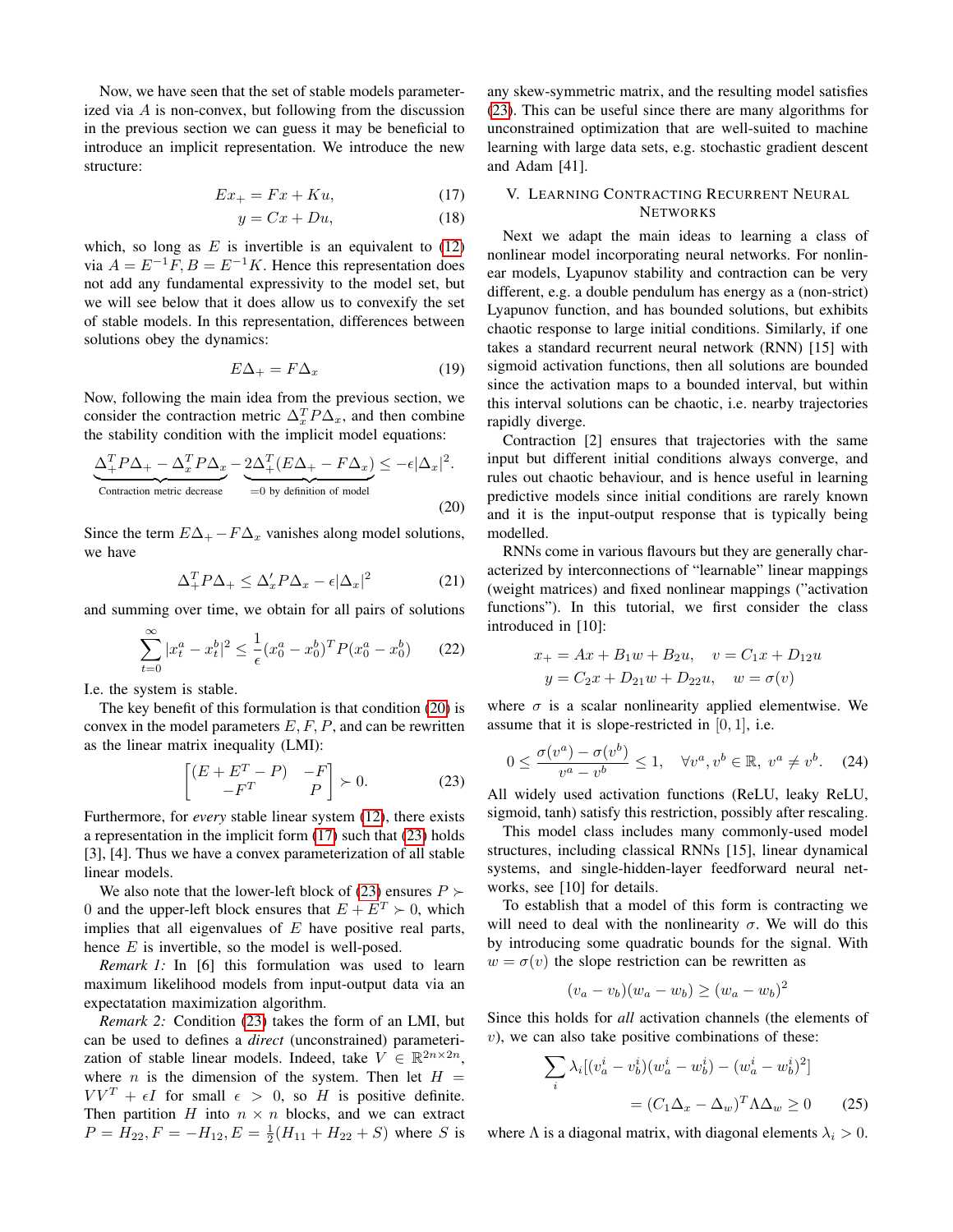This quadratic constraint is however not jointly convex in the model parameter  $C_1$  and the multiplier matrix Λ. The trick is to absorb the multiplier into model by defining  $C =$  $\Lambda C_1$ , obtaining the equivalent constraint:

$$
(\tilde{C}\Delta_x - \Lambda \Delta_w)^T \Delta_w \ge 0.
$$

And we note that since  $\Lambda \succ 0$ ,  $C_1$  is recoverable from  $\tilde{C}$ .

Then, by following much the reasoning from the previous section, we construct the following constraint:

$$
\underbrace{\Delta_{+}^{T} P \Delta_{+} - \Delta_{x}^{T} P \Delta_{x}}_{\text{Lyapunov function decrease}}
$$
\n
$$
-\underbrace{2 \Delta_{+}^{T} (E \Delta_{+} - F \Delta_{x} - B_{1} \Delta_{w})}_{=0 \text{ due to linear block}}
$$
\n
$$
+\underbrace{2(\tilde{C} \Delta_{x} - \Lambda \Delta_{w})^{T} \Delta_{w}}_{\geq 0 \text{ due to sector condition}}
$$
\n(26)

As depicted, the term incorporating the linear dynamics vanishes, while the term incorporating the sector condition is always non-negative, and hence can be dropped without affecting the truth of the inequality. So for all pairs of model trajectories we have

$$
\Delta_{+}^{T} P \Delta_{+} \leq \Delta_{x}^{T} P \Delta_{x} - \epsilon |\Delta_{x}|^{2} \tag{27}
$$

and hence the system is contracting.

Now, as in the previous section [\(28\)](#page-4-0) is convex in the model parameters and can be written as an LMI:

<span id="page-4-0"></span>
$$
\begin{bmatrix}\n(E + E^T - P) & -F & -B_1 \\
-F^T & P & -\tilde{C}^T \\
-B_1^T & -\tilde{C} & 2\Lambda\n\end{bmatrix} \succ 0.
$$
\n(28)

Hence we have constructed a convex parameterization of contracting recurrent neural networks. Furthermore, by examining the upper-left two-thirds and comparing to [\(23\)](#page-3-2), it is clear that if  $B = \tilde{C} = 0$  these are equivalent, so the set of contracting RNNs contains all stable linear models as a subset. This is a natural requirement, but it is *not* satisfied by previously-proposed sets of contracting RNNs, e.g. [23], [8].

## VI. ROBUST RECURRENT NEURAL NETWORKS

<span id="page-4-4"></span>Beyond contraction, it can also be important to ensure a model is *robust*, i.e. not highly sensitive to small changes in the input. One measure for this is the  $\ell_2$  Lipschitz constant of the input-output map, a.k.a. the incremental  $\ell^2$  gain.

A model satisfies a Lipschitz bound of  $\gamma$  if, for all pairs of inputs  $u^a, u^b$ , corresponding solutions (from identical initial conditions) satisfy

<span id="page-4-1"></span>
$$
\sum_{t=0}^{T} |y_t^a - y_t^b|^2 \le \gamma^2 \sum_{t=0}^{T} |u_t^a - u_t^b|^2 \tag{29}
$$

for all  $T > 0$ . To obtain such bounds, we use incremental form of the model:

$$
\Delta_+ = A\Delta_x + B_1\Delta_w,
$$
  
\n
$$
\Delta_v = C_1\Delta_x + D_{12}\Delta_u,
$$
  
\n
$$
\Delta_y = C_2\Delta_x + D_{21}\Delta_w.
$$

Now, following the same procedure as above we can verify the Lipschitz bound via an incremental dissipation inequality:

$$
\frac{\Delta_+^T P \Delta_+ - \Delta_x^T P \Delta_x}{\text{Storage function decrease}}
$$
\n
$$
-\underbrace{2\Delta_+^T (E\Delta_+ - F\Delta_x - B_1\Delta_w - B_2\Delta_u)}_{=0 \text{ due to linear block}}
$$
\n
$$
+\underbrace{2(\tilde{C}\Delta_x + \tilde{D}\Delta_w - \Lambda\Delta_w)^T \Delta_w}_{\geq 0 \text{ due to sector condition}} \leq -|\Delta_y|^2 + \gamma^2 |\Delta_u|^2
$$
\n(30)

with  $\tilde{D} = \Lambda D_{21}$ , this is jointly convex in  $P, E, F, B, \tilde{C}, \tilde{D}, \Lambda$ and, but summing over  $t$  we have

$$
\sum_{t=0}^{T}[-|\Delta_y|^2 + \gamma^2|\Delta_u|^2] \geq \Delta_T^T P \Delta_T - \Delta_0^T P \Delta_0.
$$

With identical intitial conditions,  $\Delta_0 = 0$ , and since  $P \succ 0$ ,  $\Delta_T^T P \Delta_T \geq 0$ . So we have

<span id="page-4-2"></span>
$$
\sum_{t=0}^T [-|\Delta_y|^2+\gamma^2|\Delta_u|^2]\geq 0
$$

which can be rearranged to obtain [\(29\)](#page-4-1). Once again, [\(30\)](#page-4-2) is convex in the model parameters, and can be written as an LMI (see [10]).

# VII. EQUILIBRIUM NETWORKS

<span id="page-4-5"></span>The RNN structure in the previous two subsections incorporated single-hidden-layer neural networks, but much of the recent interest in machine learning has focused on *deep* (multi-layer) neural networks, and variations with "implicit depth" such as *equilibrium networks* [42], [9], a.k.a. *implicit deep models* [43] have recently attracted interest.

In this section, we consider nonlinear static maps defined by equilibrium networks, but we will keep the notation consistent with the previous sections. We can modify the nonlinearity by incorporating non-zero  $D_{11}$  below:

<span id="page-4-3"></span>
$$
w = \sigma(D_{11}w + D_{12}u + b_w), \quad y = D_{21}w + b_y \tag{31}
$$

These have been called equilibrium networks because they can be seen as computing equilibria of difference or differential equations:  $w_{t+1} = \sigma(D_{11}w + D_{12}u + b_z)$ , or  $\dot{w} = -w + \sigma (D_{11}w + D_{12}u + b_z)$ . Equilibrium networks are quite flexible, e.g. consider an L-layer feedforward network, described by the following recursive equation

$$
z^{0} = u, \ z^{\ell+1} = \sigma(W^{\ell} z^{\ell} + b^{\ell}), \ y = W^{L} z^{L} + b^{L} \qquad (32)
$$

with  $\ell = 0, \ldots, L-1$ . This can be rewirtten as an equilibrium network [\(31\)](#page-4-3) with hidden units  $z = col(z^1, ..., z^L)$  and weights  $D_{21} = \begin{bmatrix} 0 & \cdots & 0 & W^L \end{bmatrix}$ ,

$$
D_{11} = \begin{bmatrix} 0 & & & \\ W^1 & \ddots & & \\ \vdots & \ddots & 0 & \\ 0 & \cdots & W^{L-1} & 0 \end{bmatrix}, \ D_{12} = \begin{bmatrix} W^0 \\ 0 \\ \vdots \\ 0 \end{bmatrix}.
$$
 (33)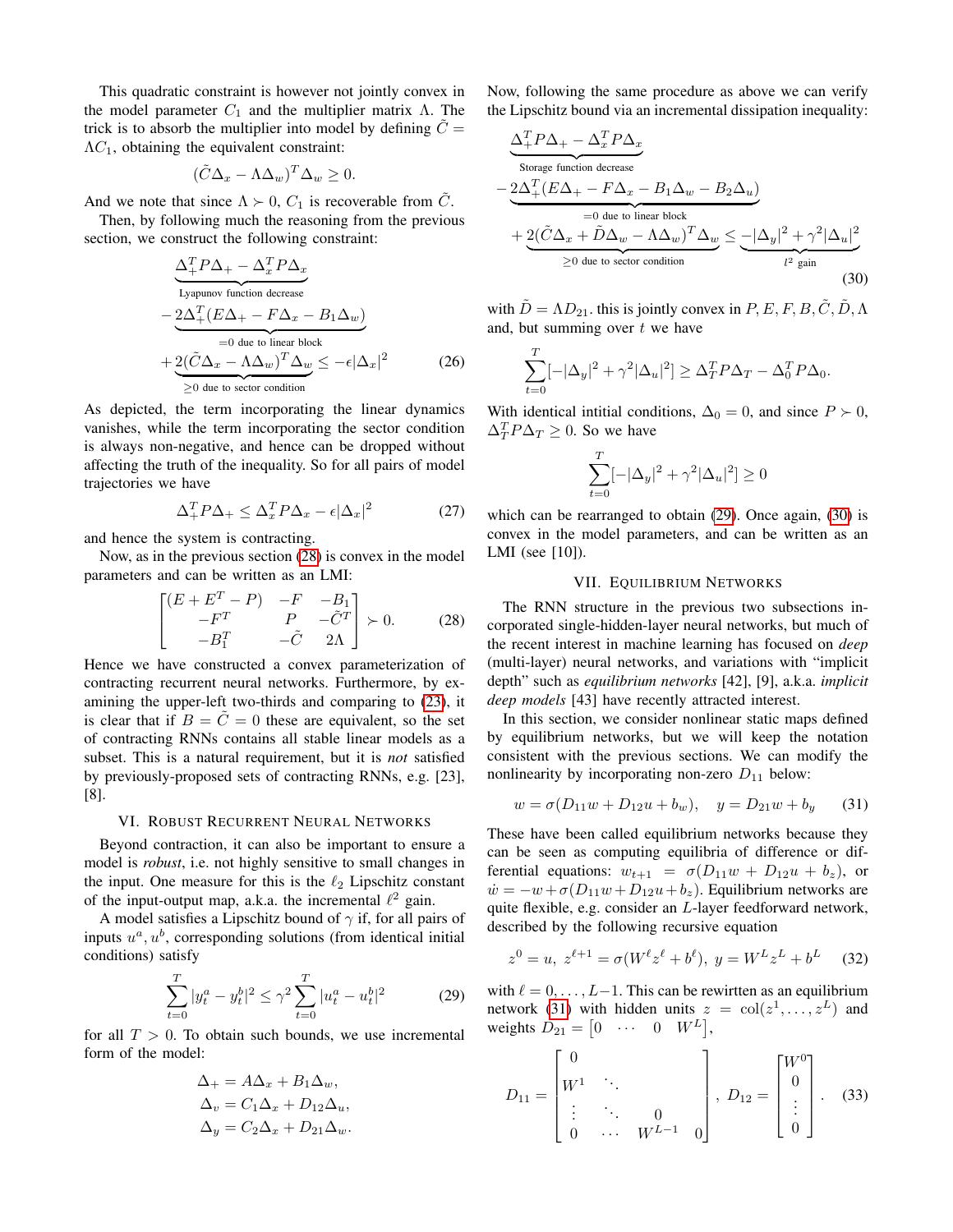An equilibrium network can be thought of as an algebraic interconnection of a linear and nonlinear components:

$$
v = D_{11}w + D_{12}u + b_w, \quad y = D_{21}w + b_y, \quad w = \sigma(v)
$$

where the linear part satisfies the incremental relations:

$$
\Delta_v = D_{11}\Delta_w + D_{12}\Delta_u, \quad \Delta_y = D_{21}\Delta_w
$$

and the nonlinear part satisfies the incremental sector condition  $(\Delta_v - \Delta_w)^T \Lambda \Delta_w \ge 0$  for any positive diagonal  $\Lambda$ , as per Section [V.](#page-3-3)

Since an equilibrium network is defined by an implicit equation, it may not have a solution or it may have many. We make the following definition:

*Definition 2:* An equilibrium network is *Well-posed* if a unique solution  $w$  exists for all inputs  $u$  and biases.

Well-posedness depends on the particular weight matrix  $D_{11}$ . In [9] it was shown that if there exists a positive diagonal matrix  $\Lambda$  such that

<span id="page-5-0"></span>
$$
2\Lambda - \Lambda D_{11} - D_{11}^T \Lambda \succ 0 \tag{34}
$$

then the equilibrium network is well-posed.

Indeed, supposing a solution exists its uniqueness follows from similar reasoning to the previous sections. Suppose two solutions  $w_1$  and  $w_2$  exist with the same u, and let  $\Delta_w =$  $w_1 - w_2$ . Then [\(34\)](#page-5-0) states that there exists a scalar  $\epsilon > 0$ such that

$$
\underbrace{2(\Lambda D_{11}\Delta_w - \Lambda\Delta_w)^T\Delta_w}_{\geq 0 \text{ due to sector condition}} \leq -\epsilon |\Delta_w|^2 \tag{35}
$$

for all  $\Delta_w$ . But then the sector condition, as indicated, implies the right-hand-side is non-negative, which is only possible of  $\Delta_w = 0$ . Existence of solutions can also be shown via a contraction argument [9].

Moving beyond well-posedness, we can impose a Lipschitz bound  $|\Delta_u| \leq \gamma |\Delta_u|$  in much the same way, by changing the right-hand-side in the inequality above:

$$
\underbrace{2(\Lambda\Delta_v - \Lambda\Delta_w)^T\Delta_w}_{\geq 0 \text{ due to sector condition}} \leq \gamma |\Delta_u|_2^2 - \frac{1}{\gamma} |\Delta_y|_2^2 \tag{36}
$$

where  $\Delta_v = D_{11}\Delta_w + D_{12}\Delta_u$  and  $\Delta_y = D_{21}\Delta_w$ . This can be rewritten as the constraint:

$$
2\Lambda - \Lambda D_{11} - D_{11}^T \Lambda - \frac{1}{\gamma} D_{21}^T D_{21} - \frac{1}{\gamma} \Lambda D_{12} D_{12}^T \Lambda \succ 0. \tag{37}
$$

which is convex in the parameters  $\tilde{D}_{11} = \Lambda D_{11}$  and  $\tilde{D}_{12} = \Lambda D_{12}$ , from  $D_{11}$  and  $D_{12}$  can easily be recovered since  $\Lambda$  is invertible. Although we don't go into detail here, one can also construct direct parameterisations enabling unconstrained optimization, see [9].

#### *A. Robust Image Recognition*

In this subsection we present some results from [9] applying such Lipschitz bounded equilibrium networks (LBEN) to the task of image recognition on the classic MNIST character recognition data set. We compare to the MON network of [42] and the LMT network of [44].



<span id="page-5-1"></span>Fig. 2. MNIST image recognition comparison of Lipschitz bounded equilibrium network (LBEN) to other networks: test error vs sensitivity, from [9]. Vertical lines are theoretical upper bounds for LBEN models.

Figure [2](#page-5-1) compares different networks in terms of test error without any perturbation (vertical axis) and a lower bound on the Lipschitz constant (horizontal axis) determined by local search for a worst-case input perturbation. The vertical lines indicate the theoretical upper bounds for Lipschitz constant for different LBENs. It can be seen that the LBEN structures allow trading off between sensitivity to perturbation and nominal test error, and that the results are better (further to the lower left) than competing methods. Furthermore, the theoretical upper bounds on the Lipschitz constant are quite close to the observed lower bounds. Note also that introducing a Lipschitz bounds actually decreases nominal test error compared to LBEN  $\gamma < \infty$ , which is only wellposed. I.e. we see a regularising effect.

In Figure [3](#page-6-0) we compare classification error of different networks as the size of the adversarial input increases. It can be seen that LBEN structures allow for a much slower degradation in test error with only minor affect on nominal (perturbation=0) performance. E.g. with a perturbation of 5, LBEN models can achieve an error of around 15% while all other structures are at around 50-60% error.

## VIII. RECURRENT EQUILIBRIUM NETWORKS

In this section we discuss the *recurrent equilibrium network* (REN), recently introduced in [11]. Roughly speaking, it is a combination of the recurrent networks of Sections [V](#page-3-3) and [VI](#page-4-4) with the equilibrium networks of Section [VII.](#page-4-5)

The REN model structure is

$$
x_{+} = Ax + B_1w + B_2u, \quad v = C_1x + D_{11}w + D_{12}u,
$$
  

$$
y = C_2x + D_{21}w + D_{22}u, \quad w = \sigma(v).
$$

Compared to Sections [V](#page-3-3) and [VI,](#page-4-4) the difference is the presence of  $D_{11}$ , which means that the model incorporates an equilibrium network for w.

We omit details here, but following the same procedure as previous sections, we obtain the following LMI for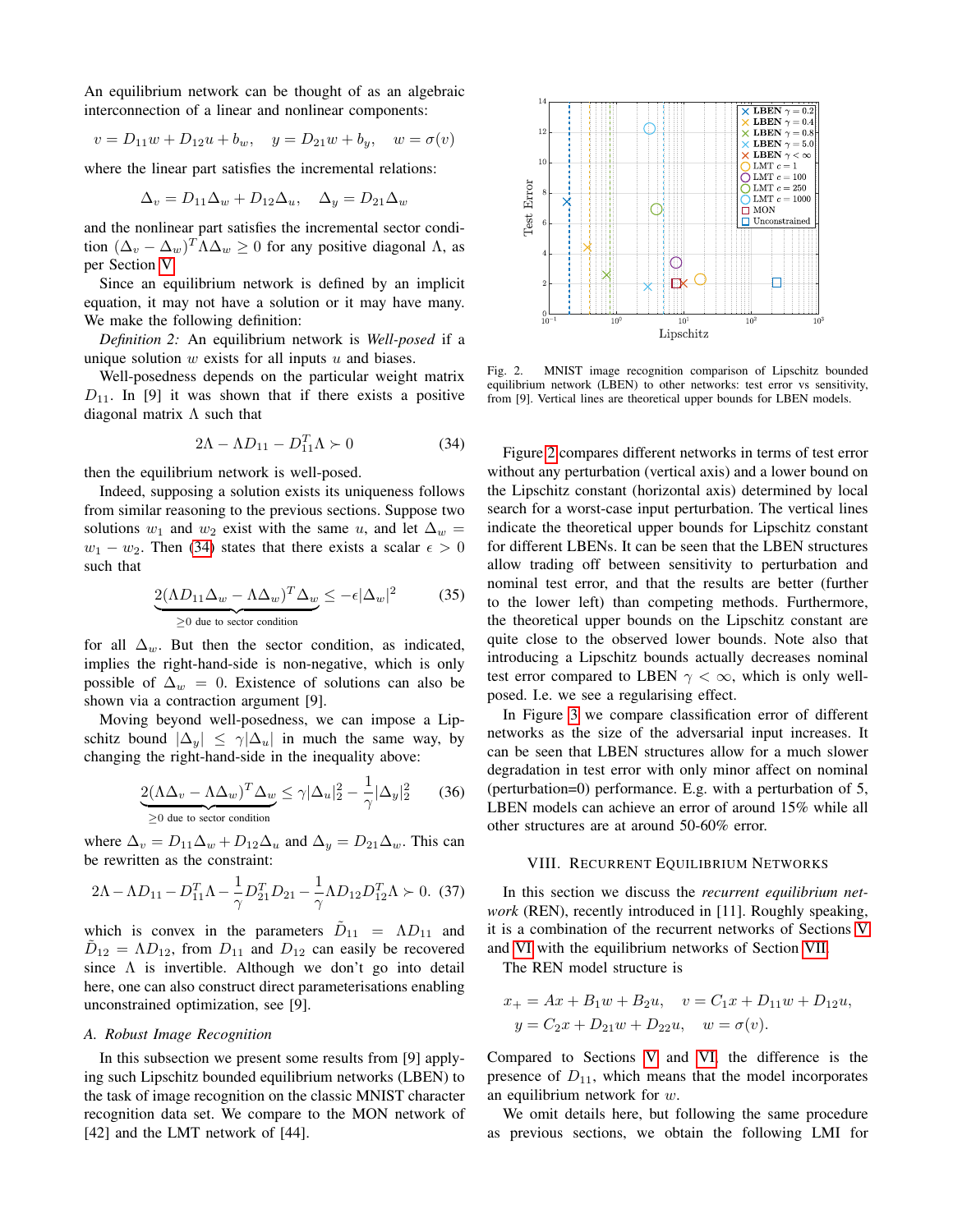

<span id="page-6-0"></span>Fig. 3. MNIST image recognition comparison of Lipschitz bounded equilibrium network (LBEN) to other networks: robustness to adversarial perturbations, from [9].

contracting RENs:

$$
\begin{bmatrix} (E+E^T-P) & -F & -B_1 \\ -F^T & P & -\tilde{C}^T \\ -B_1^T & -\tilde{C} & 2\Lambda-\tilde{D}_{11}-\tilde{D}_{11}^T \end{bmatrix} \succ 0,
$$

where  $\tilde{D}_{11} = \Lambda D_{11}$ . We briefly make some remarks about this model structure:

- The lower right block is the same as  $(34)$ , and hence well-posedness of the equilibrium network is *automatically* satisfied via the contraction constraint.
- Compared to the structure in Section [V,](#page-3-3) the lower-right block is no longer constrained to be diagonal. Hence it is now straightforward to construct a *direct* parameterization of contracting RENs, enabling learning via unconstrained optimization methods such as stochastic gradient descent. We refer the reader to [11] for details.
- We have also extended the approach of Section [VI](#page-4-4) to RENs and, in fact, achieve a direct parameterization of robust (Lipschitz bounded) RENs. See [11] for details.

# *A. Application to Robust System Identification*

We have applied the robust REN structure to the F16 ground vibration data set from [45]. This benchmark problem exhibits a challenging combinations of high dimension, highly resonant responses, and significant nonlinearity.

In Figure [4,](#page-6-1) we see a plot of normalised root-meansquare test error without perturbations (vertical axis) vs sensitivity of models to perturbations. It can be seen that the REN structure provides significantly improved combination of nominal fit and robustness to perturbations compared to previous structures such as the Robust RNN from Section [VI](#page-4-4) and the widely-used long short-term memory (LSTM) [46] and the standard RNN structure [15]. In Figure [5](#page-6-2) we see a zoomed-in view of the relative size of output perturbations of different models to a fixed input perturbation. it can be seen that the REN structures are much more robust to perturbation than LSTM and standard RNN.



<span id="page-6-1"></span>Fig. 4. Comparison of different model structure on the F16 nonlinear system identification benchmark: test error vs model sensitivity. Vertical lines are theoretical upper bounds on sensitivity for REN and Robust RNN models.



<span id="page-6-2"></span>Fig. 5. Zoomed in view of perturbations to trajectories on the F16 nonlinear system identification benchmark.

### IX. CONCLUSIONS

This tutorial paper has given an introduction to recently developed tools for machine learning, especially learning dynamical systems (system identification), with stability and robustness constraints.

The main procedure is the following: (i) Formulate stability and robustness via contraction and incremental  $\ell^2$  gain conditions. (ii) add linear model constraints to the stability/robustness conditions via Lagrange multipliers, (iii) add nonlinear components via incremental quadratic constraints and associated multipliers, (iv) make the resulting inequality convex via implicit model that structures *merge* the model parameters with the multipliers.

The methods have been illustrated the methods with applications in robust image recognition and system identification, where it was shown that significantly improved (and more robust) models can be obtained compared to existing methods. Our current work is in applying this approach a broader set of problems, including observer design [47], [48] and reinforcement learning [35], [49], and investigating additional behavioural constraints, e.g. incremental passivity.